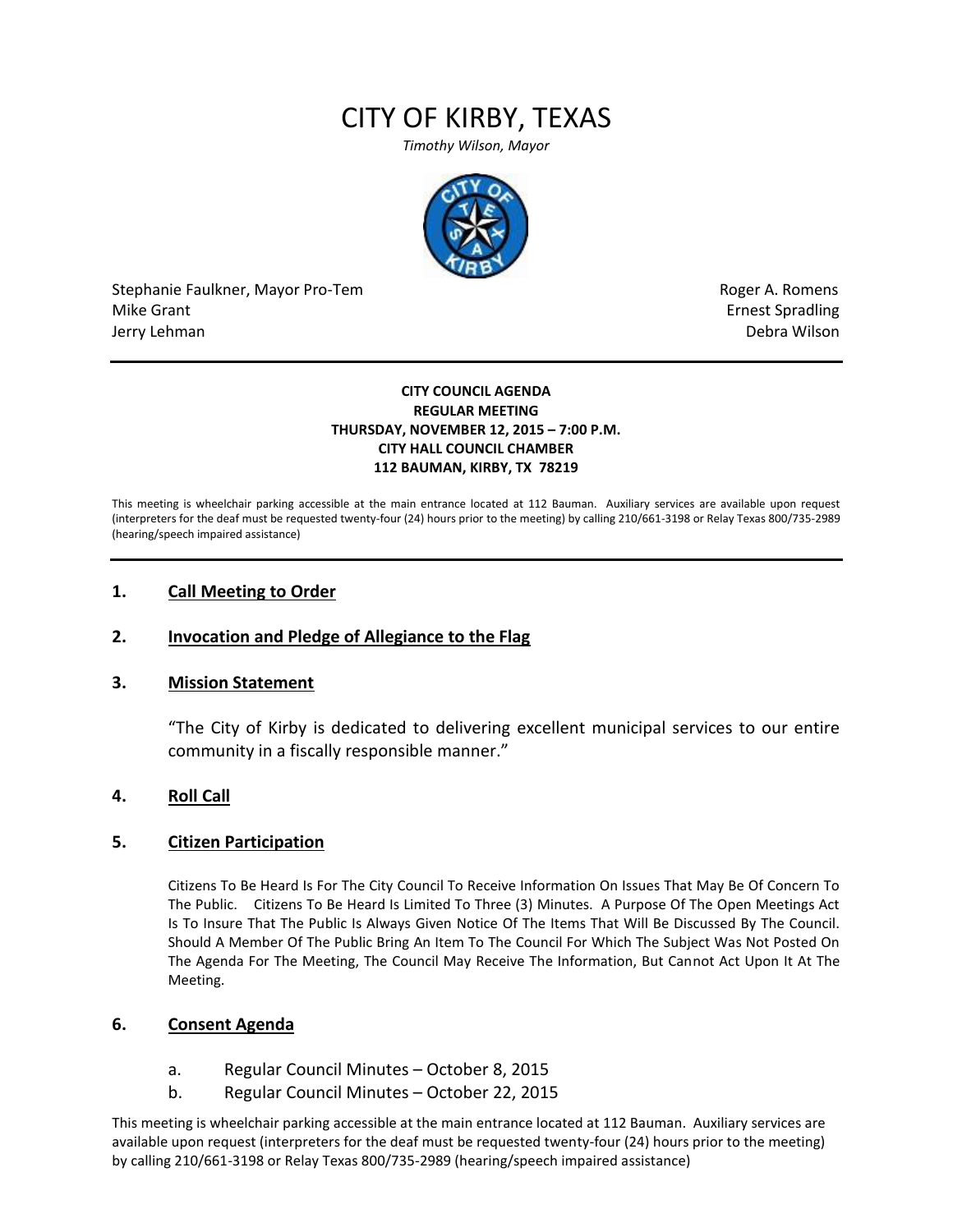# **7. Presentations**

- a. Recognize Employee of the Month
- b. Introduction Of New Municipal Court Prosecutor Darrell Dullnig
- c. Cost Estimates On Sewer and Water Line Replacement Roger Aguillon, Director Of Public Works

# **8. Public Hearing**

- a. Public Hearing To Hear A Request For A Variance To The Zoning Ordinance To Allow The Construction Of A Carport Ten Feet Within The Twenty-Five Foot Front Setback; Located At Lot 30, Block 14, CB 4018B; Otherwise Known As 4819 Dick Gordon, City Of Kirby, Bexar County, Texas.
- b. Public Hearing To Hear A Request For A Variance To The Zoning Ordinance To Allow The Construction Of A Concrete Pad Two Feet Eight Inches Within The Five Foot Side Yard Setback; Located At Lot 17, Block 1, CB 4018A; Otherwise Known As 3718 Kirby Drive, City Of Kirby, Bexar County, Texas.
- c. Public Hearing To Hear A Request For A Variance To The Zoning Ordinance To Allow The Construction Of A Pergola Over Two Feet In Height Within The Twenty Five Foot Front Setback; Located At Lot 31, Block 20, CB 4018B Otherwise Known As 2811 Crest Lane, City Of Kirby, Bexar County, Texas.
- d. Public Hearing To Hear A Request For A Variance To The Zoning Ordinance To Allow The Construction Of A Carport Ten Feet Within The Twenty Five Foot Front Setback; Located At Lot 16, Block 29, CB 4018B Otherwise Known As 4707 Swann Lane, City Of Kirby, Bexar County, Texas.

# **9. Discussion And Possible Action**

- a. Discussion And Possible Action To Consider A Variance Request To The Zoning Ordinance To Allow The Construction Of A Carport Ten Feet Within The Twenty-Five Foot Front Setback; Located At Lot 30, Block 14, CB 4018B; Otherwise Known As 4819 Dick Gordon, City Of Kirby, Bexar County, Texas.
- b. Discussion And Possible Action To Consider A Variance Request To The Zoning Ordinance To Allow The Construction Of A Concrete Pad Two Feet Eight Inches Within The Five Foot Side Yard Setback; Located At Lot 17, Block 1, CB 4018A; Otherwise Known As 3718 Kirby Drive, City Of Kirby, Bexar County, Texas.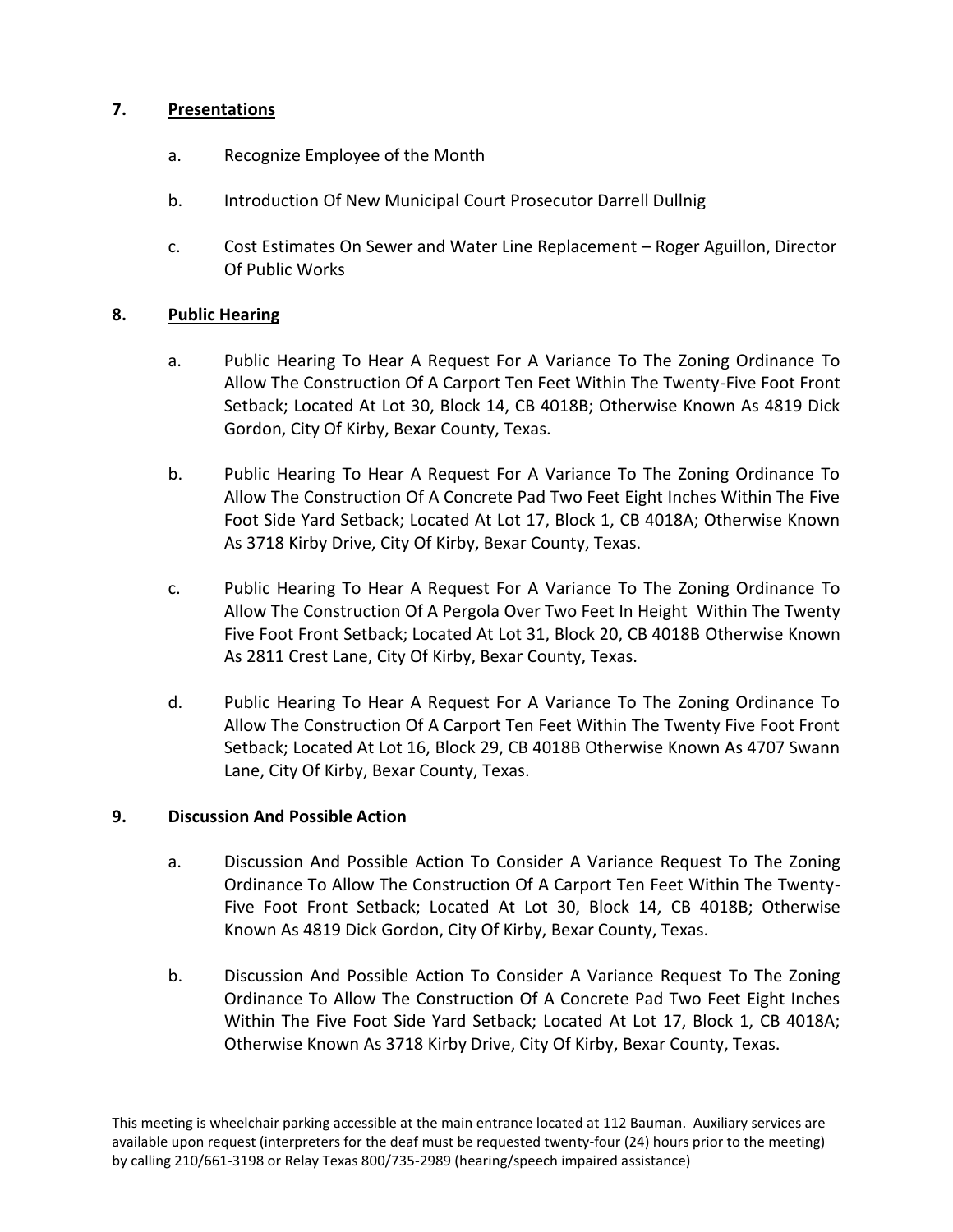- c. Discussion And Possible Action To Consider A Variance Request To The Zoning Ordinance To Allow The Construction Of A Pergola Over Two Feet In Height Within The Twenty Five Foot Front Setback; Located At Lot 31, Block 20, CB 4018B Otherwise Known As 2811 Crest Lane, City Of Kirby, Bexar County, Texas.
- d. Discussion And Possible Action To Consider A Variance Request To The Zoning Ordinance To Allow The Construction Of A Carport Ten Feet Within The Twenty Five Foot Front Setback; Located At Lot 16, Block 29, CB 4018B Otherwise Known As 4707 Swann Lane, City Of Kirby, Bexar County, Texas.
- e. Employee Incentive Committee Update By Mayor Wilson
- f. Discussion And Possible Action To Reappoint And Appoint Member(s) To The Planning And Zoning Commission To Terms Expiring August 2017
- g. Discussion And Possible Action To Reappoint And Appoint Member(s) To The Beautification And Recycle Committee To Terms Expiring October 2017
- h. Discussion And Possible Action To Appoint Tina Ynfante As An Investment Officer For The City Of Kirby
- i. Discussion And Possible Action To Consider The CPS Energy Solar Panel Program Application for Fire Station
- j. Discussion And Possible Action To Consider Ordinance No. O-2015-775 Designating The Official City Newspaper For Publication of Matters Pertaining To The City Of Kirby. This Is The First Reading.
- k. Discussion And Possible Action To Consider Ordinance No. O-2015- 776 Repealing The Current Text Of Chapter 90: Abandoned And Junked Vehicles, Of The Code Of Ordinances Of The City Of Kirby And Adopting A New Chapter 90: Abandoned And Junked Vehicles Of The Code Of Ordinances Of The City Of Kirby Including Provisions As To The Penalty For Offenses Under Chapter 90 Of The Code Of Ordinances. This Is The First Reading.
- l. Discussion And Possible Action To Consider Ordinance No. O-2015- 777 Enacting And Adopting A supplement To the Code Of Ordinances For The City Of Kirby, Texas. This Is The First Reading.
- m. Discussion And Possible Action To Consider Ordinance No. O-2015-778 Repealing Ordinance No. O-2008-653 And Providing A Declaration Of Purpose; Providing A Definition Of Garage/Yard/Estate Sales; Providing For A Requirement And Display Of Permit; Establishing A Permit Application Fee; Limiting The Number Of Garage/Yard/Estate Sales; Regulating Signage, Hours Of Operation And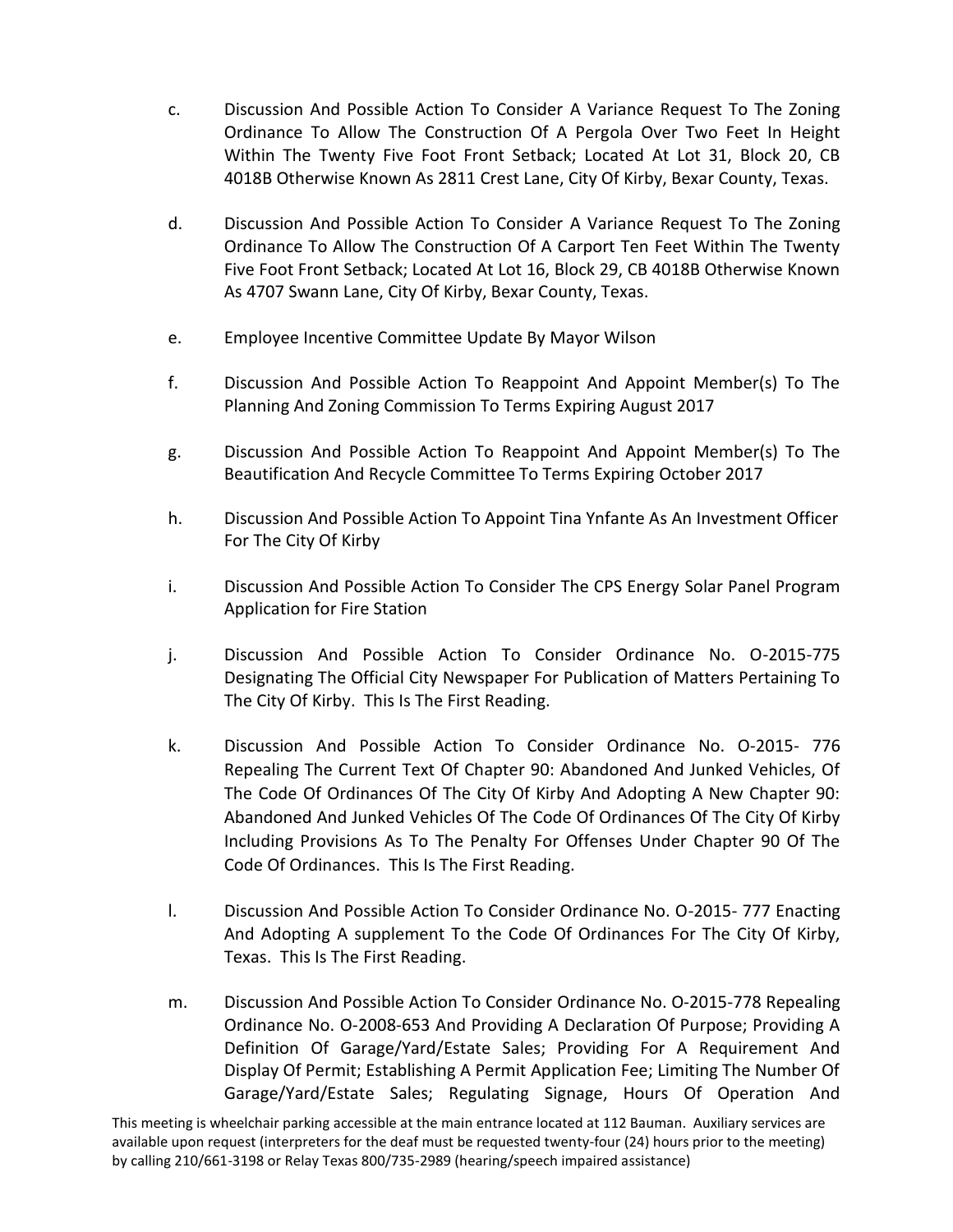Prohibiting The Sale Of Prepared Food; Providing A Civil Remedy And A Penalty For Each Violation Thereof; And Providing For Severability. This Is The First Reading.

- n. Discussion And Possible Action To Consider Resolution No. R-2015-662 A Resolution Regarding A Lease Purchase Agreement For The Purpose Of "Street Sweeper" Acquisition
- o. Discussion And Possible Action To Consider Resolution R-2015-663 Amending Authorized Representative To The Texas Local Government Investment Pool ("TexPool/Texpool Prime")

# **10. Council Updates:**

- a. Planning & Zoning
- b. Buildings & Standards
- c. Crime Control
- d. Beautification & Recycling
- e. Parks & Recreation
- f. Economic Development
- g. Ordinance Review

## **11. Requests and Announcements**

a. Requests By Mayor And Council Members For Items To Be Placed On Future City Council Agendas And Announcements On City Events/Community Interests

## **12. Adjournment**

 Monique L. Vernon City Manager

\_\_\_\_\_\_\_\_\_\_\_\_\_\_\_\_\_\_\_\_\_\_\_\_\_\_\_

Patty Cox, TRMC City Secretary

\_\_\_\_\_\_\_\_\_\_\_\_\_\_\_\_\_\_\_\_\_\_

The City Council reserves the right to adjourn into executive session at any time to discuss any of the matters listed on this agenda if authorized by Texas Government Code Section 551.071, Consultation with Attorney, Texas Government Code Section 551.072, Deliberations about Real Property, Texas Government Code Section 551.074, Personnel Matters, and Texas Government Code Section 551.076, Security Devices or Security Audits.

## CERTIFICATE

This meeting is wheelchair parking accessible at the main entrance located at 112 Bauman. Auxiliary services are available upon request (interpreters for the deaf must be requested twenty-four (24) hours prior to the meeting) by calling 210/661-3198 or Relay Texas 800/735-2989 (hearing/speech impaired assistance)